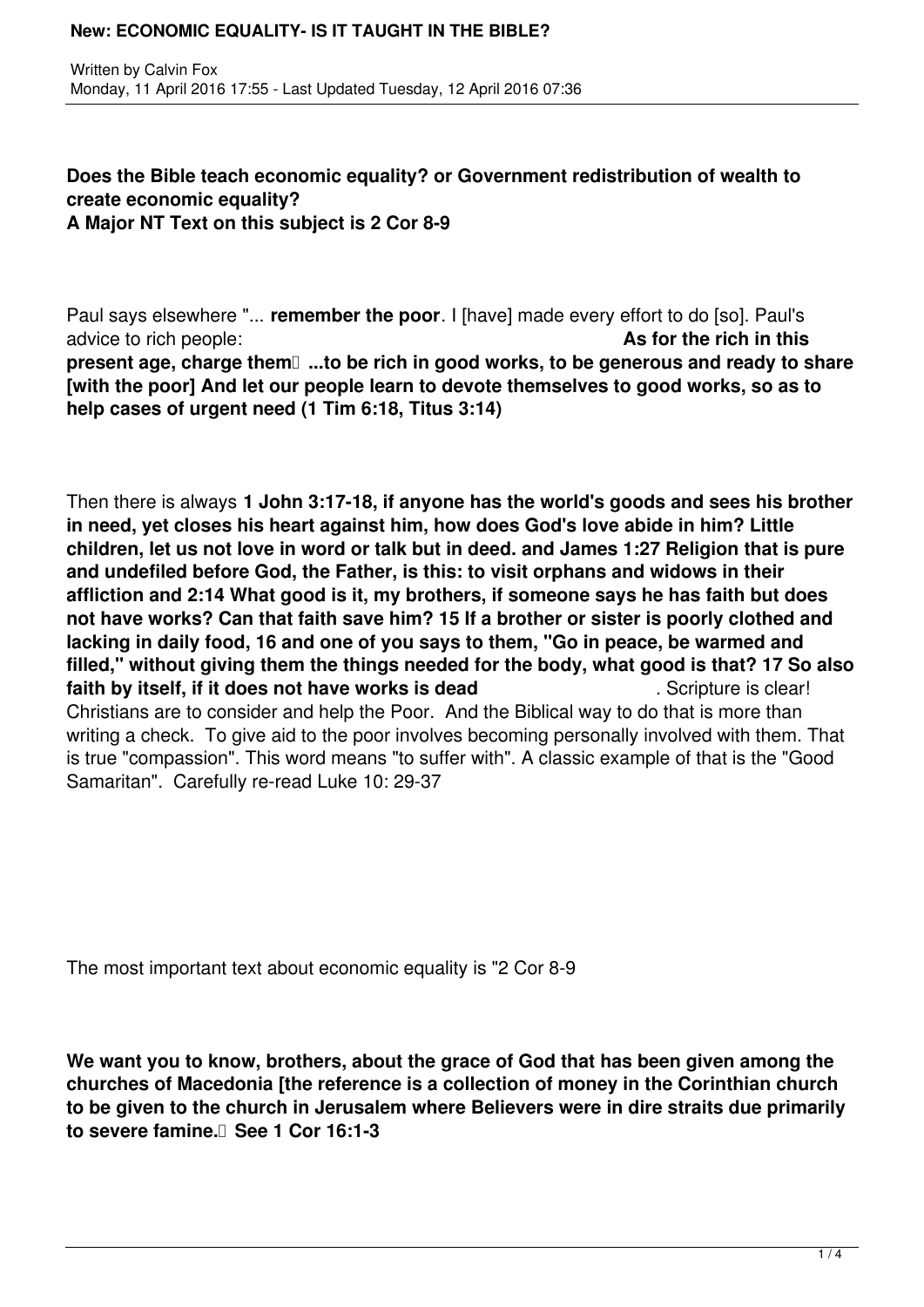Written by Calvin Fox Monday, 11 April 2016 17:55 - Last Updated Tuesday, 12 April 2016 07:36

This was voluntary, proportional and regular giving, it was not the Tithe (a third of which also went to care for the Poor).

 **2 Although they [the churches of Macedonia] themselves were in a severe test of affliction, their abundance of joy and their extreme poverty have overflowed in a wealth of generosity on their part. 3 [How did they manage?]...they gave according to their means, as I can testify, and beyond their means, of their own accord, 4 begging us earnestly for the favor of taking part in the relief of the saints-- 5 ... they gave themselves first to the Lord and then by the will of God to us.**

**6 Accordingly, we urged Titus that as he had started, so he should complete among you this act of grace. 7 ... see that you excel in this act of grace 9 [Jesus was our model, our example] For you know the grace of our Lord Jesus Christ, that though he was rich, yet for your sake he became poor, so that you by his poverty might become rich. 10 ... this matter [of giving money to poor Believers in Jerusalem] benefits you, 11 So now finish doing it ... 12 ...[Giving] is acceptable according to what a person has, not according to what he does not have.**

Now comes the reciprocal factor in Christian giving. Those who gave to the poor did not lose their money. That would be unfair. When the Poor who received the charity get back on their feet, they return the favor and give back to those who had given to them. This would be fair or equitable.

**13 For I do not mean that others should be eased and you burdened, but ... a matter of** fairness<sup>[]</sup> The Greek word used here and in v.14 can be translated as<sup>[]</sup> equity, fairness. 14 **your abundance at the present time should supply their need, so that their abundance may supply your need, that there may be fairness.**

[The Greek word here can be translated as "equality"- but not economic equality. In this context the word means fairness, not equality. Neither giving nor loving sacrificially comes naturally. Christian giving to the Poor [actually, all tithing and giving] begins with acknowledging God to be the true owner and provider of any wealth we may have. He is the prime giver of all good things (James|1: 17) What we have to give to others comes from God in the first place.He supplies all our need.

**Deut 8 Beware lest you say in your heart, 'My power and the might of my hand have**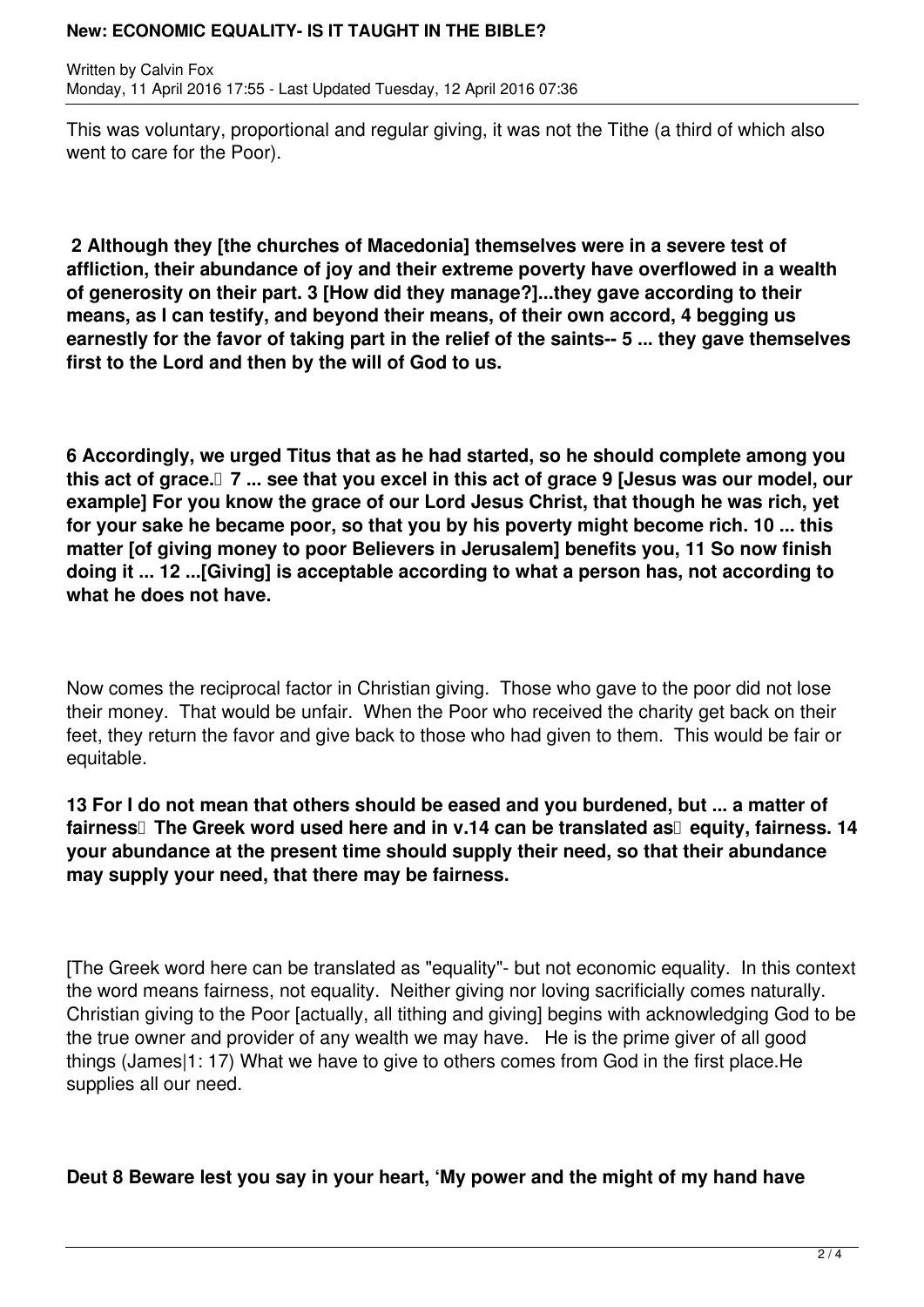Written by Calvin Fox Monday, 11 April 2016 17:55 - Last Updated Tuesday, 12 April 2016 07:36

**gotten me this wealth.' 18 You shall remember the LORD your God, for it is he who gives you power to get wealth ...** To

**1 Chron 29:11 Yours, O LORD, is the greatness and the power and the glory and the victory and the majesty, for all that is in the heavens and in the earth is yours. Yours is the kingdom, O LORD, and you are exalted as head above all. 12 Both riches and honor come from you, and you rule over all**

**1 Chron 29:14 [Moses said] "who am I, and what is my people, that we should be able thus to offer willingly? [read the entire chapter] For all things come from you, and of your own have we given... 16 O LORD our God, all this abundance that we have comes from your hand and is all your own.**

# **1 Sam 27 The LORD makes poor and makes rich; he brings low and he exalts.**

As we need grace (God's help) to love others, so we need grace to give generously to others (mentioned 4x in this Text) The ability to sacrifice and give money away to the Poor is enabled by the generous grace of God.

Paul is not talking about Government programs to take wealth from citizens who have it and give it to citizens who do not. Paul is talking about Christians voluntarily giving, according to their means, to the poor (vs 11-12). Nor is Paul is advocating the pursuit of economic equality. Involuntary redistribution and economic equality for all are not Biblical Principles! Rather, Paul is advocating generous giving based on the principal of equity and reciprocity. Notice that the help to be given is money, food, clothing and visitation. Paul, in this case, was raising a collection of money from one church to be given to another, many miles away. [The giving was done by more than 8 churches over a period of 10 years! I am impressed that a very busy Evangelist, Missionary and church planter was so seriously involved in raising funds for the Poor!

# **2 Cor 8:13 It is not that there may be relief for others and hardship for you,**